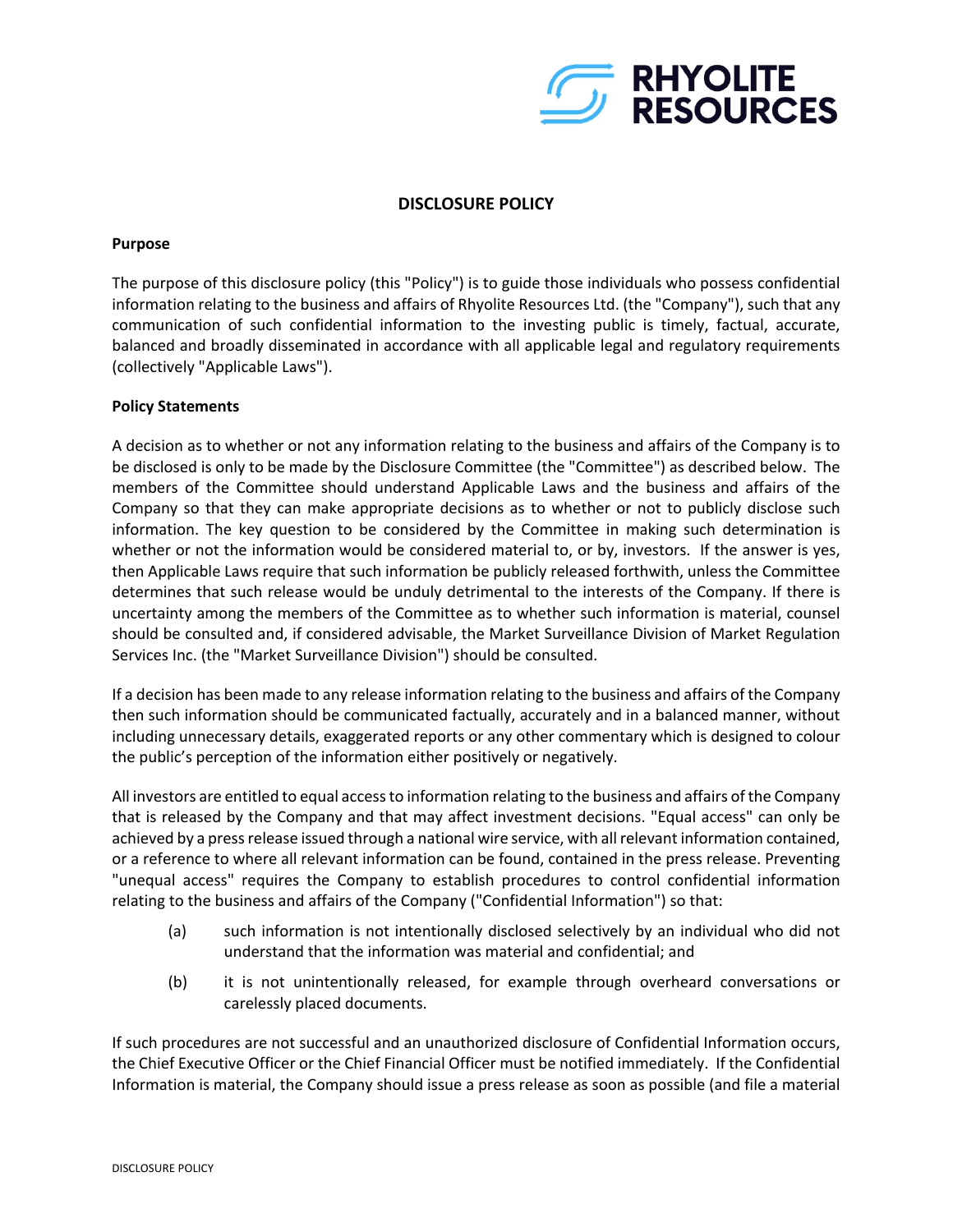change report if required) and if the Confidential Information is not material, the Company should give investors access to such Confidential Information through the website.

## **Scope**

This Policy limits the discretion of the directors, the officers and the other employees of the Company, any other person authorized to speak on behalf of the Company and all contractors of the Company (collectively "Applicable Persons") who possess Confidential Information.

All forms of communication are subject to this Policy. This includes disclosure in documents filed with securities regulators, all financial and non-financial disclosure, including management's discussion and analysis ("MD&A") and written statements made in the annual and quarterly reports, news releases and letters to shareholders of the Company, presentations by senior officers and information contained on the website of, and other electronic communications by, the Company. This Policy extends to oral statements made in meetings and telephone conversations with analysts and investors, interviews with the media, speeches, press conferences and conference calls.

## **Materiality**

Material information is any information relating to the business and affairs of the Company that has a significant effect, or would reasonably be expected to have a significant effect, on the market price or value of securities of the Company. In determining whether information is material, the Disclosure Committee should consider whether it is information which a reasonable investor would likely consider important in making an investment decision.

The following are examples of information requiring disclosure:

- (a) changes in share ownership that may affect control of the Company;
- (b) changes in the corporate structure of the Company, such as a reorganization or amalgamation;
- (c) take-over bids or issuer bids involving the Company;
- (d) material acquisitions or dispositions by the Company;
- (e) material changes in the capital structure of the Company;
- (f) borrowing, or establishing a facility which allows the borrowing of, a material amount of funds by the Company;
- (g) a public or private sale of a material number of additional securities of the Company;
- (h) material changes in the reserves or resources of the Company;
- (i) firm evidence of material increases or decreases in the near-term earnings prospects of the Company;
- (j) changes in the capital investment plans or corporate objectives of the Company;
- (k) material changes in the management of the Company;
- (l) litigation which may have a material impact on the Company;
- (m) major labour disputes involving, or disputes with major contractors or suppliers of, the Company;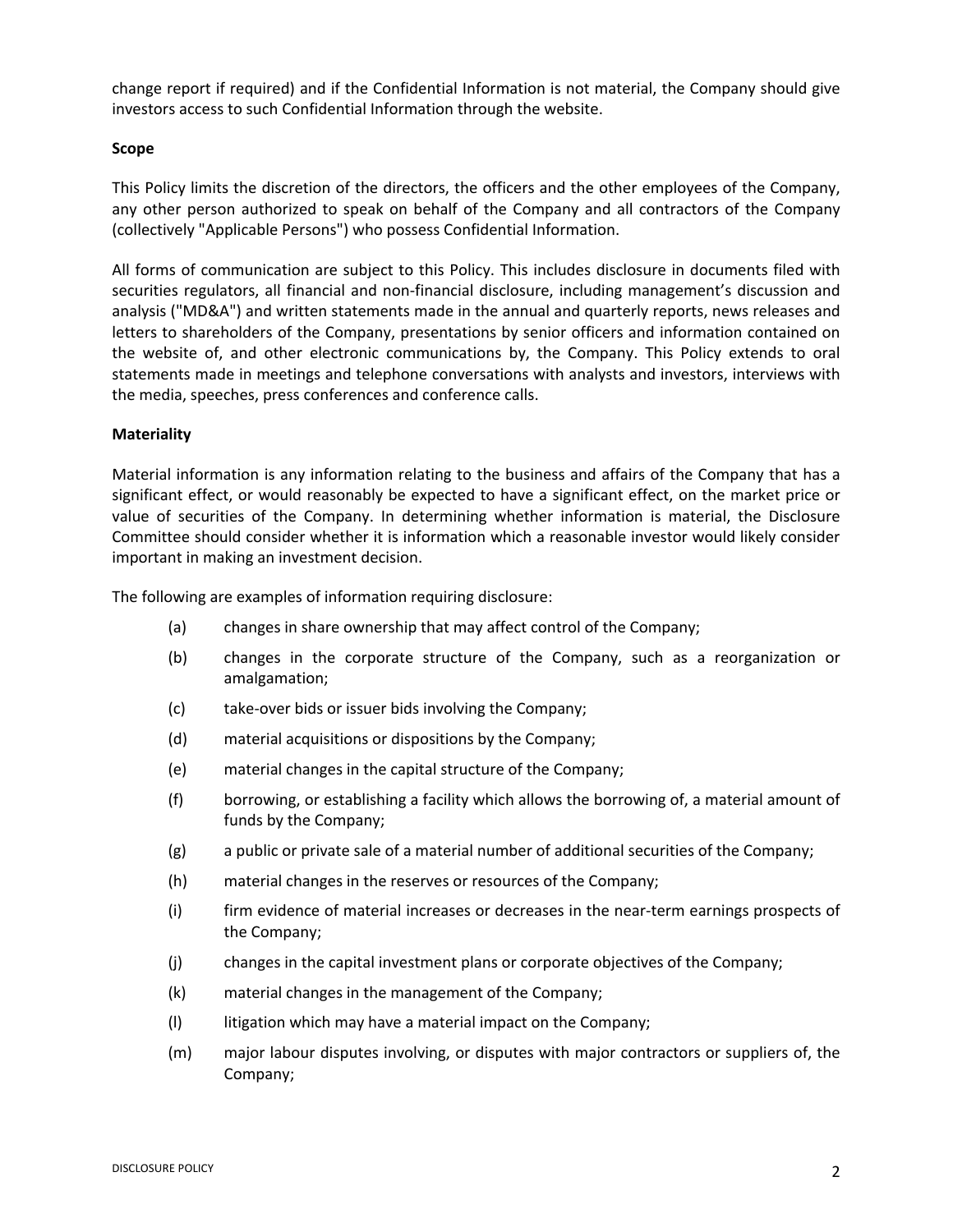- (n) the occurrence of a material event of default under any material financing or other agreement to which the Company is a party; and
- (o) any other matter relating to the business and affairs of the Company that would reasonably be expected to significantly affect the market price or value of any securities of the Company or that would reasonably be expected to have a significant influence on a reasonable investor's investment decisions.

## **Accountability**

The Board of Directors (or the appropriate committee of the Board) should:

- (a) review and assess the adequacy of this Policy from time to time, and at least annually, and if reviewed and assessed by a committee of the Board, such committee should submit any proposed amendments to the Board for consideration; and
- (b) review in advance of public release (i) any earnings guidance, and (ii) any news release containing financial information based upon financial statements and management's discussion and analysis that have not previously been released.

The Disclosure Committee (the "Committee") which is composed of the Chief Executive Officer, the Chief Financial Officer and the Vice President of Exploration. The Chief Executive Officer is the Chairman of the Committee for purposes of this Policy.

The Committee should:

- (a) establish procedures to control Confidential Information;
- (b) set benchmarks for the preliminary assessment of materiality;
- (c) meet as required and keep minutes of all meetings;
- (d) determine when matters justify public disclosure and determine what information should be disclosed and, if there is uncertainty as to whether certain information is material, the Committee should consult with counsel and, in appropriate circumstances, with the Market Surveillance Division;
- (e) approve press releases of the Company before distribution;
- (f) determine if information should remain confidential and determine how that information will be controlled and, if applicable, cause a confidential material change report to be filed with applicable securities regulators and periodically (and in any event at least every ten days) review its decision to keep the information confidential and advise the applicable securities regulators of such decision;
- (g) assure that the directors, officers, other employees, contractors and any other spokespersons of the Company have adequate training and understand this Policy;
- (h) keep the stock exchanges on which securities of the Company are listed informed of current contact information for the spokespersons of the Company; and
- (i) review contracts planned to be signed to determine whether a confidentiality agreement is required.

The Chief Executive Officer should:

(a) report to the Board regarding the effectiveness of, and compliance with, this Policy;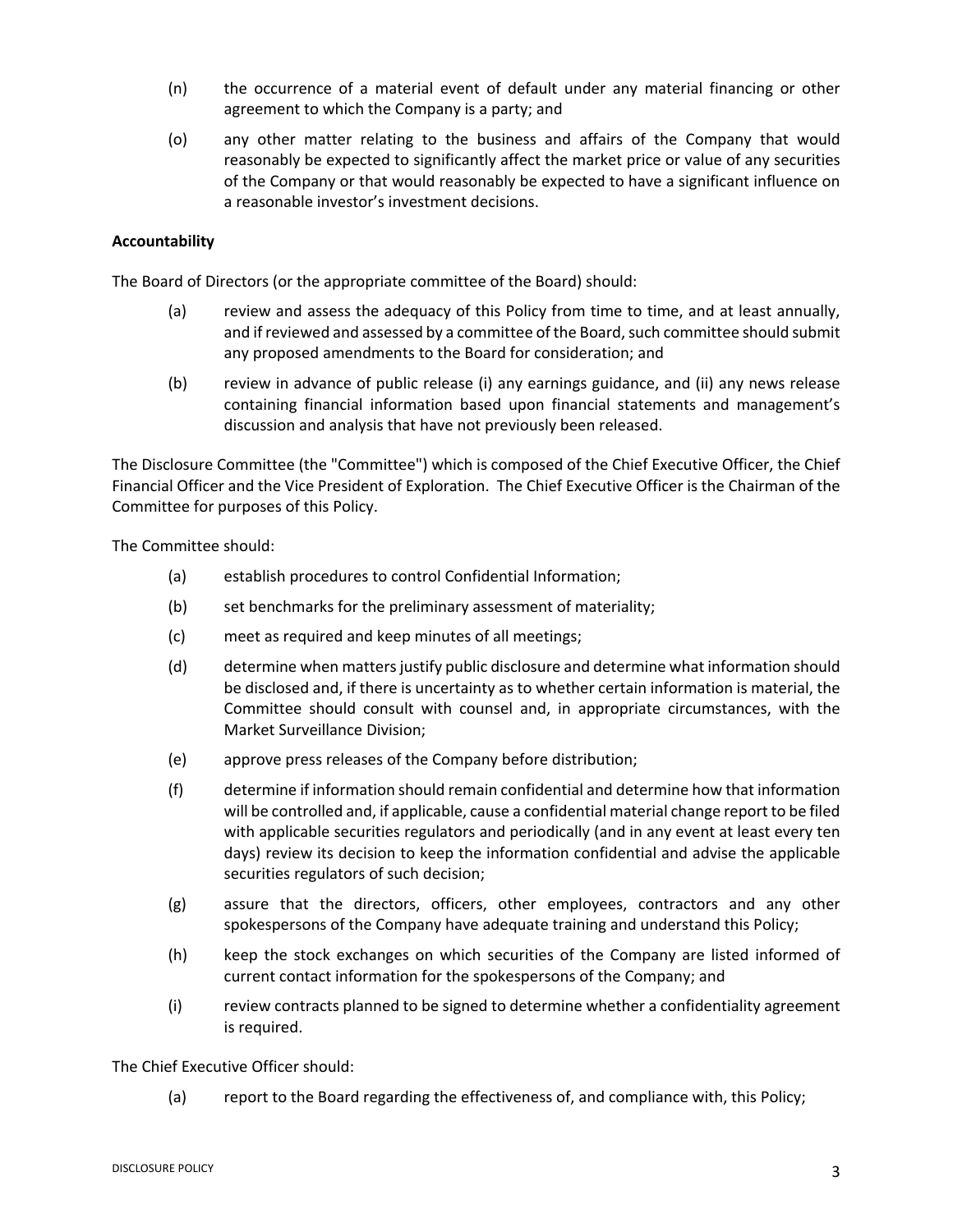- (b) be accountable to the Board for the effectiveness of, and compliance with, this Policy.
- (c) ensure that the Company complies with the continuous disclosure requirementsto which the Company is subject,
- (d) oversee and co-ordinate the disclosure of information to the TSX, analysts, shareholders, the media and the public,
- (e) keep the Market Surveillance Division informed of the contact details for the Chief Executive Officer and the Chief Financial Officer,
- (f) educate the Board, the senior officers and the other employees of the Company on the disclosure policies and procedures of the Company,
- (g) review all briefings and discussions with analysts to ensure that shareholders are not denied access to any significant background information given to analysts,
- (h) approve all briefings, presentations and other information disclosures,
- (i) maintain accurate records of all disclosures of information by the Company, whether the information is material or not;
- (j) report and make recommendations to the Board on disclosure issues, and
- (k) manage and respond to inquiries from analysts and investors and in connection therewith keep a brief record of the key questions and answers.

All Applicable Persons shall:

- (a) not disclose Confidential Information unless it is necessary to do so in the necessary course of business of the Company and, if disclosed, ensure that:
	- (i) those persons that receive the Confidential Information in the necessary course of business are advised that such information is to be kept confidential; and
	- (ii) outside parties (contractors) are asked to confirm their commitment to the nondisclosure of the Confidential Information and not to trade in any securities of the Company in a written confidentiality agreement;
- (b) not trade securities of the Company based on any material Confidential Information;
- (c) keep documents and files containing Confidential Information in a safe place to which access is restricted to individuals who "need to know" that Confidential Information in the necessary course of business and code names should be used when advisable;
- (d) not discuss confidential matters in places where the discussion may be overheard, such as elevators, hallways, restaurants, airplanes or taxis;
- (e) not read or display confidential documents in public places and not discard confidential documents where others can retrieve them and, wherever possible, such documents should be shredded;
- (f) maintain the confidentiality of the Confidential Information in their possession outside of the office as well as at the office;
- (g) transmit documents by electronic means, such as by fax or directly from one computer to another, only where it is reasonable to believe that the transmission can be made and received under secure conditions;
- (h) avoid unnecessary copying of confidential documents;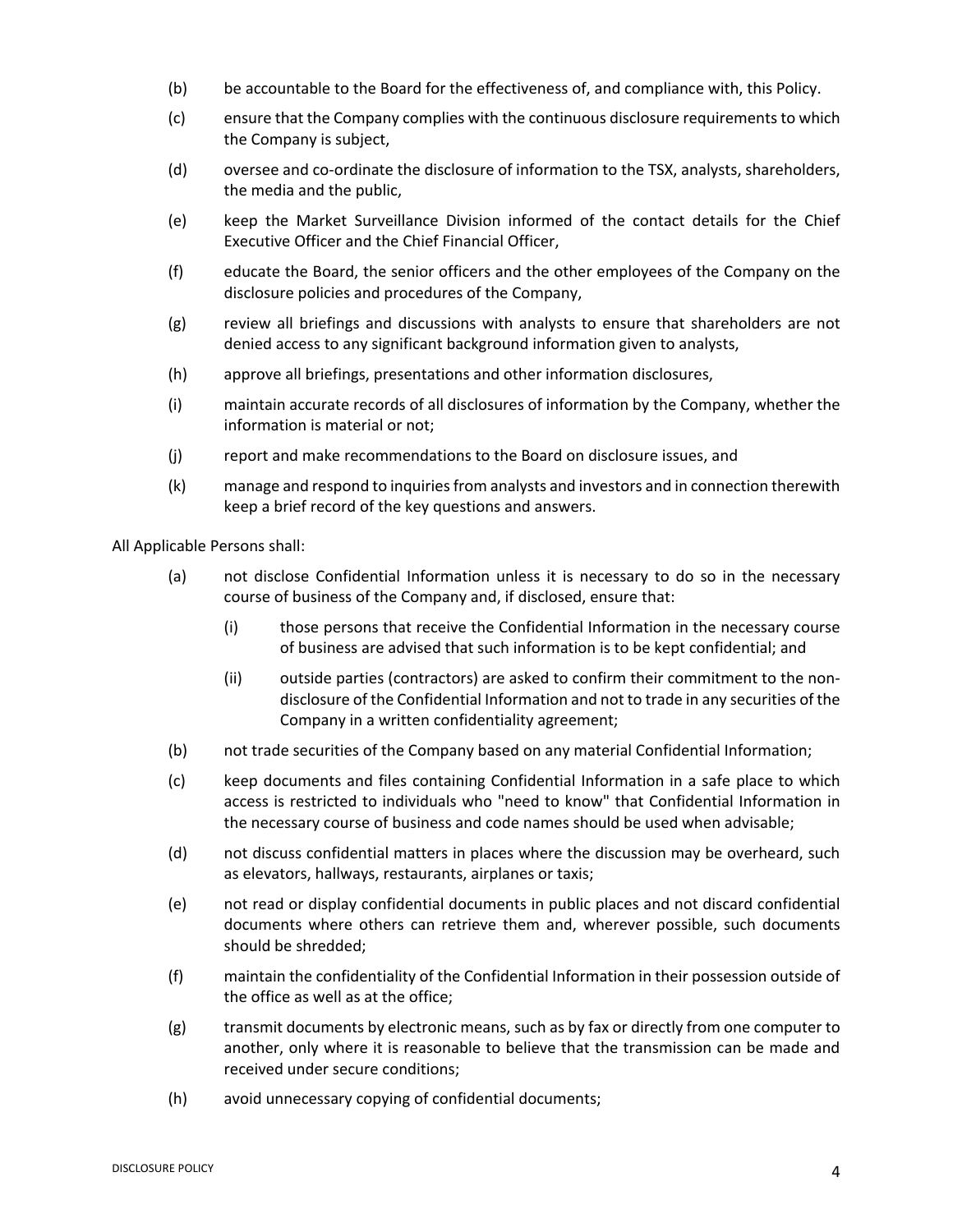- (i) documents containing Confidential Information should be promptly removed from conference rooms and work areas after meetings have concluded and extra copies of confidential documents should be shredded or otherwise destroyed;
- (j) restrict access to confidential electronic data through the use of passwords; and
- (k) report any unauthorized disclosure of Confidential Information to the Corporate Disclosure Manager.

#### **Procedures**

**Pre-Notification to Exchange**: All material timely disclosure press releases of the Company should be provided to the Market Surveillance Division by e-mail, fax or hand delivery. The only individuals authorized to send any such press release are the Chief Executive Officer and the Chief Financial Officer. If a material press release is being issued during trading hours, it will generally be necessary for the press release to be provided to the Market Surveillance Division prior to release to allow staff to determine whether trading of securities of the Company should be halted.

**Dissemination of Material Information**: The Company should release all press releases by a wire service that provides national and simultaneous coverage. Such wire service must meet the following criteria:

- (a) dissemination of the full text of the press release to the national financial press and to daily newspapers that provide regular coverage of financial news;
- (b) dissemination to all members of the TSX; and
- (c) dissemination to all relevant regulatory bodies.

The Company will maintain a web site and make available to investors all documents provided under timely disclosure requirements applicable to the Company such as annual reports, publicly disclosed financial statements, annual information forms, press releases, material change reports and management proxy circulars, as well as other investor relations information as well as supplemental information provided at briefings to analysts and institutional investors. All information posted on the web site must not be misleading and must be kept up to date and accurate. No material information may be posted on the web site that has not first been publicly disclosed via pressrelease. As a general practice, the Company should not post any investor relations information on the web site that is prepared by a third party, unless the information was prepared on behalf of the Company or is general in nature and not specific to the Company. An e-mail link will be provided on the web site for investors to communicate directly with the Chief Executive Officer and the web site will clearly distinguish between investor relations information and promotional material.

**Briefing Analysts, Investors and the Media:** The Company recognizesthat analysts are important conduits for disseminating corporate information to the investing public and that analysts play a key role in interpreting and clarifying existing public data and in providing investors with background information and details that cannot practically be put in public documents.

The Company also recognizes that meetings with significant investors are an important element of the investor relations program of the Company. The Company will meet with analysts and investors on an individual or small group basis as needed and will initiate contacts or respond to analyst and investor calls in a timely, consistent and accurate fashion in accordance with this Policy.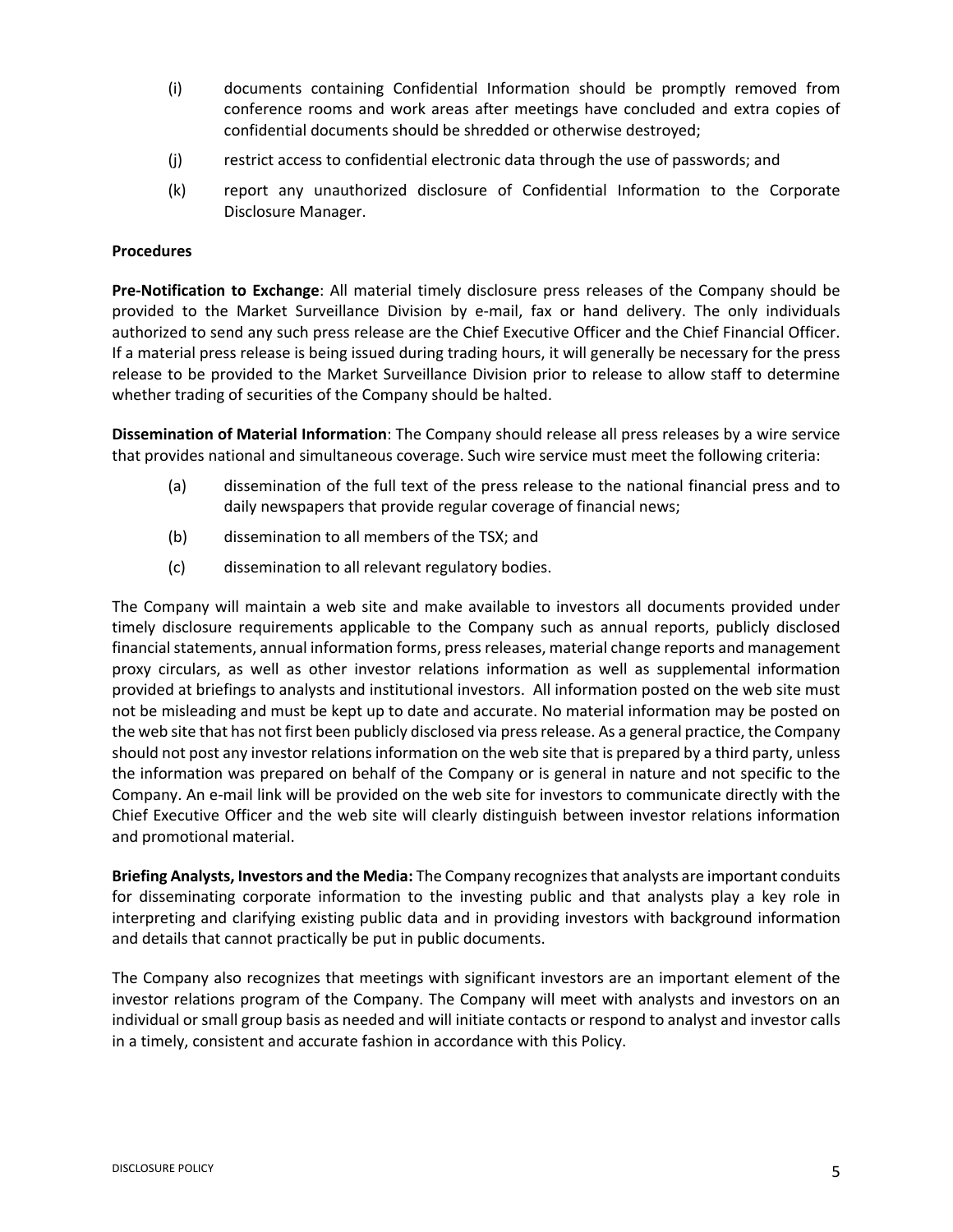In connection with any meetings with analysts, investors or the media:

- (a) the Company recognizes that disclosure in individual or group meetings does not constitute adequate disclosure of information that is considered material non-public information;
- (b) where possible, officers of the Company who will be making a presentation during a meeting, press conference or conference call will prepare a script in advance of their remarks in order to reduce the risk of inappropriate statements being made, and all presentations must be reviewed and approved by the Disclosure Committee prior to being made;
- (c) if the Company intends to announce material information at an analyst or shareholder meeting or a press conference or on a conference call, the announcement must be preceded by a press release as no selective disclosure should be made in advance of the press release;
- (d) the Company will provide only non-material information through individual and group meetings, in addition to information which has been previously publicly disclosed, recognizing that an analyst or investor may construct this information into a mosaic that could result in material information;
- (e) the Company should not assume that "tweaking" financial information that has already widely disseminated in the marketplace does not represent selective disclosure;
- (f) the Company will, upon request, provide the same sort of detailed, public, non-material information to individual investors or reporters that it has provided to analysts and institutional investors and may post this information on the web site;
- (g) where practicable, spokespersons for the Company should keep notes of telephone conversations with analysts and investors, more than one representative of the Company should be present at all individual and group meetings and a debriefing should be held after each such meeting and, if such debriefing uncovers selective disclosure of previously undisclosed material information, the Company should immediately disclose such information broadly via a news release;
- (h) the policy of the Company is generally not to comment on draft analyst reports and analysts reports will not be posted on the web site;
- (i) the Company may post on the web site a complete listing, regardless of the recommendation, of all of the investment firms and analysts who provide research coverage on the Company although, if provided, this list will not include links to the analysts' or any other third party web sites or publications;
- (j) analysts are free to prepare reports on the Company but should do so based on the permanent information record consisting of public disclosure documents filed with securities administrators and stock exchanges together with information provided in any quarterly investor information meetings described below; and
- (k) where analysts or other market professionals are seeking clarification on factual matters from the Company, the Company should generally provide information in written form to ensure the information is accurate, provided that no draft report or model should be retained if provided to the Company and it is imperative that the control of this process be centralized through, and that all inquiries from analysts be directed to, the Chief Executive Officer.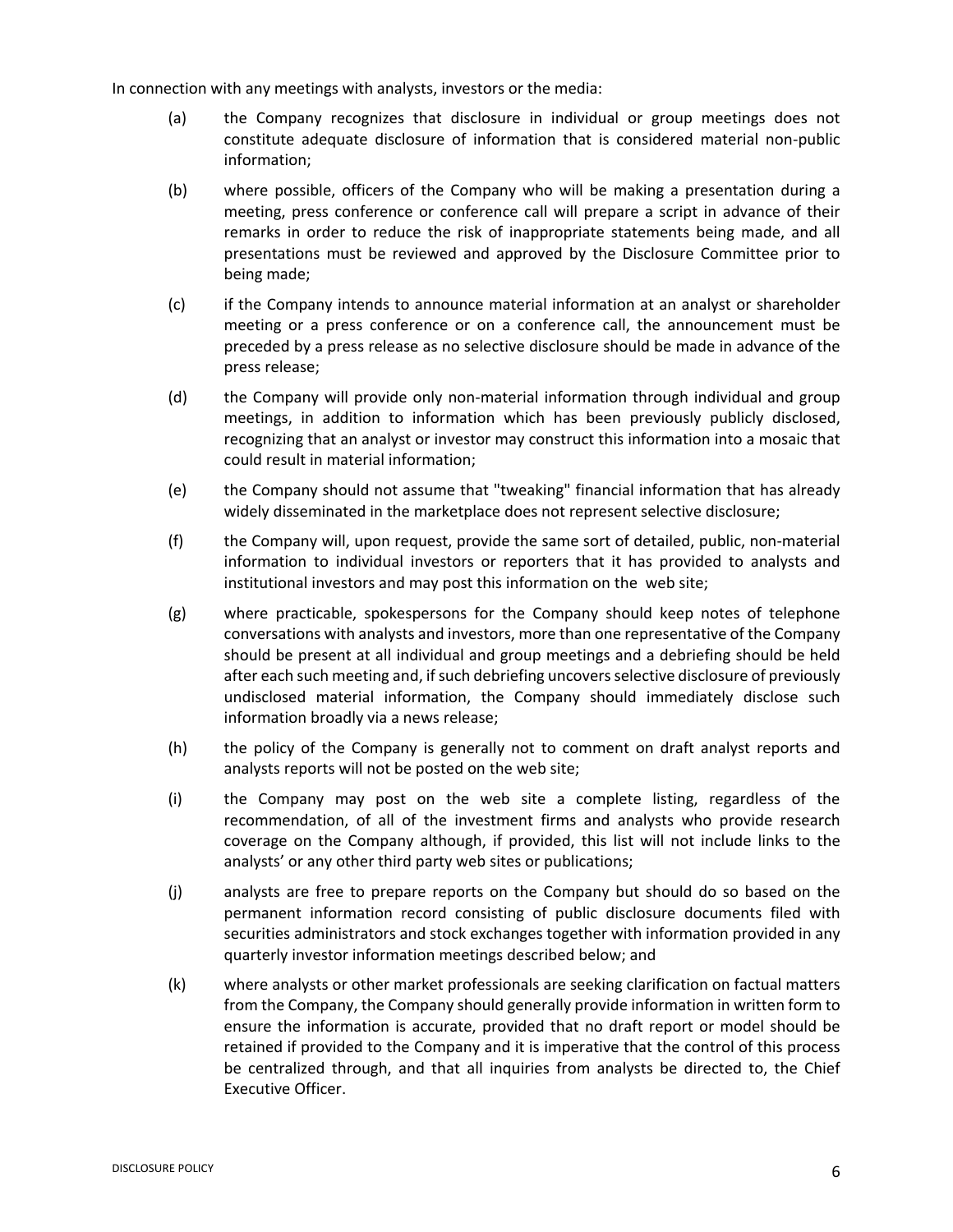**Future Financial Performance**: With respect to questions from the investor community, it is the policy of the Company not to respond to detailed questions on financial performance except in the case of historical performance. Comments on future performance will generally be limited to statements dealing with operating performance, as well as economic conditions such as overall market demand.

Comments on future performance, if made, will not be made in one-on-one meetings but should be made in the context of conference calls to which open access is generally permitted.

The Company should begin conference calls with a caution with respect to any statements that may be made of a forward looking nature to ensure that participants are fully aware of the risks associated with such statements in light of the business risks to which the Company is subject. Such caution must go beyond mere boilerplate and be substantive and tailored to the specific future estimates or opinions that are being made. Advice must also be provided concerning the practice of the Company for updating such forward- looking statements.

**Material Change Reports**: In addition to issuing a press release, if the material information also constitutes a "material change", a material change report must be filed with the relevant securities commissions as soon as practicable and in any event, within ten days of the material change. A "material change" includes any change in the business, operations or capital of the Company that would reasonably be expected to have a significant effect on the market price or value of securities of the Company.

All material change reports shall be reviewed by the Committee.

**Keep a Record of Disclosures**: The Chief Executive Officer should maintain a file of all disclosure documents, regulatory filings, press releases, annual reports, quarterly reports, management speeches and analyst presentations. In addition, the Chief Executive Officer should keep a file of brief memos-forthe-record of key questions and answers from verbal discussions with the investment community, such as analyst meetings or calls.

**Forward-looking Information**: Should the Company provide the investment community with any forwardlooking information, the Company will ensure that such statements, whether oral or written, are identified as forward-looking statements and that they are accompanied by meaningful cautionary language identifying important factors that could cause actual results to differ materially from those projected in the statement.

To the extent possible, the Company will also endeavour to update forward-looking statements which change materially.

# **Responsibility for Electronic Communications**

This Policy also applies to electronic communications. Accordingly, officers and other employees responsible for written and oral public disclosures are also responsible for electronic communications.

The Corporate Disclosure Officer is responsible for updating the investor relations section of the web site and for monitoring all information placed on the web site to ensure that it is accurate, complete, up-todate and in compliance with all applicable securities laws, instruments, rules and policies and regulatory requirements.

Disclosure on the web site alone does not constitute adequate disclosure of information that is considered material non-public information. Any disclosure of material information on the web site will be preceded by the issue of a news release. All continuous disclosure documents as well as all supplemental